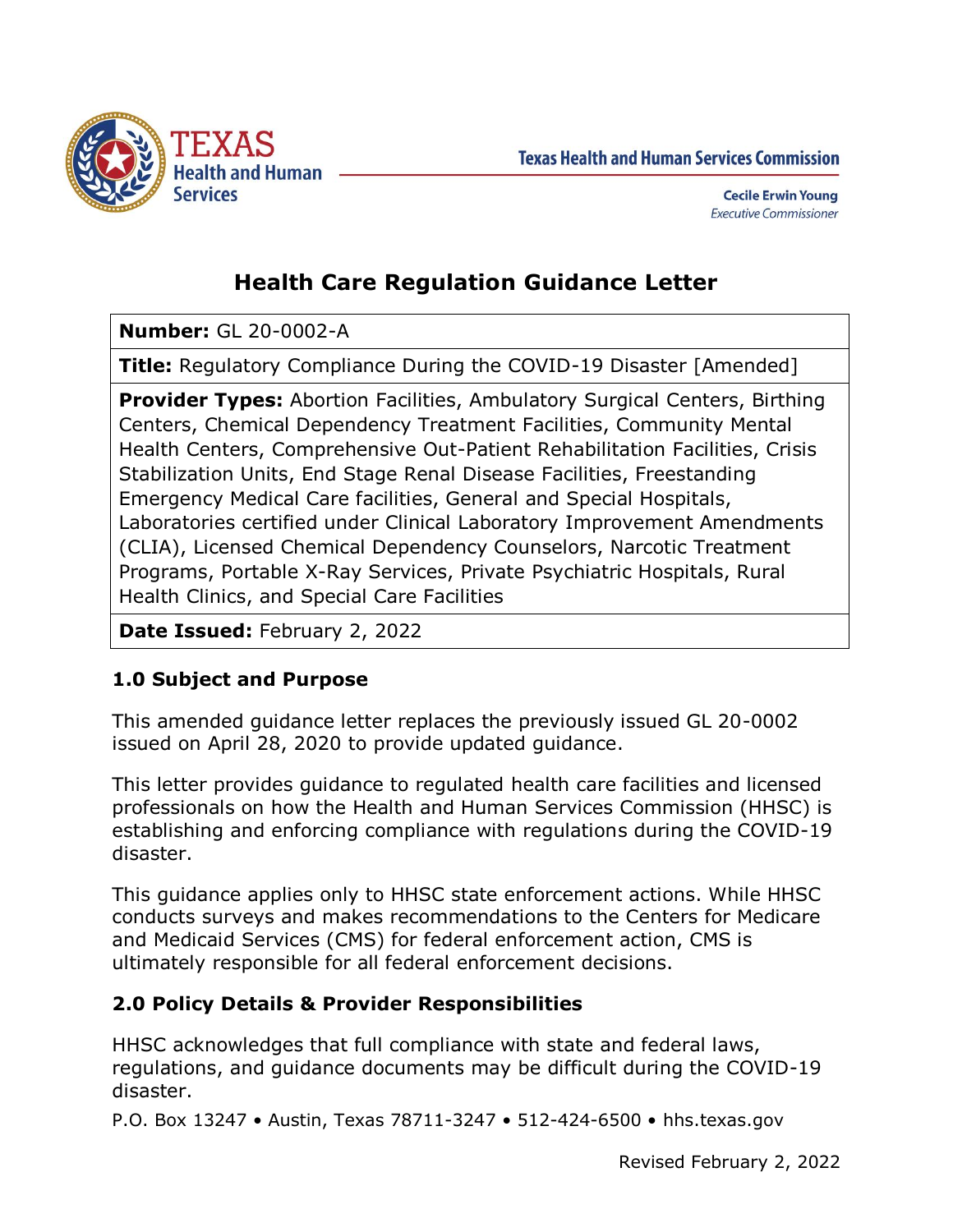HHSC expects facilities and professionals that it regulates to make every effort to achieve full compliance, document all efforts to comply and any reasons compliance proved difficult or impossible, and maintain a written record of the attempted compliance.

To the extent that federal or state executive or regulatory authorities have suspended or waived any laws, rules, or requirements, HHSC will not investigate allegations of violations of these laws or rules. This means that HHSC also will *not* pursue enforcement action related to violation of laws or rules that have been suspended, waived, or otherwise modified by federal or state authorities.

**Note:** This guidance letter does not necessarily apply to CMS federal enforcement actions because CMS is ultimately responsible for all federal enforcement decisions, as stated above. Please refer to CMS federal guidance for any federal initiatives and decisions regarding inspections/investigations/enforcement.

**Note:** Facilities that have changed capacity under emergency rules will be required to revert to their original occupancy and certification requirements as required by HHSC, or upon the termination of the Governor's disaster declaration.

HHSC will follow its standard process for investigating any issue and will provide a facility with all due process during an investigation and any subsequent compliance or enforcement, including the opportunity to provide HHSC with relevant information.

As noted above, HHSC recommends that providers make every effort to achieve full compliance with federal and state laws and rules that remain in effect, document all efforts to comply and reasons compliance was difficult or impossible, and maintain a written record of attempted compliance.

If a provider is investigated for an alleged violation of federal or state law or rule, and compliance with the law or rule was affected by the COVID-19 disaster, the provider's response to the COVID-19 disaster, or other relevant factors, HHSC will appropriately consider documented attempts at compliance, documented reasons for non-compliance, and other relevant mitigating factors in its review of violations or non-compliance.

All CMS guidance issued to licensed facilities regulated by the federal government is provided at [https://www.cms.gov/About-CMS/Agency-](https://www.cms.gov/About-CMS/Agency-Information/Emergency/EPRO/Current-Emergencies/Current-Emergencies-page)[Information/Emergency/EPRO/Current-Emergencies/Current-Emergencies](https://www.cms.gov/About-CMS/Agency-Information/Emergency/EPRO/Current-Emergencies/Current-Emergencies-page)[page](https://www.cms.gov/About-CMS/Agency-Information/Emergency/EPRO/Current-Emergencies/Current-Emergencies-page) (also linked below).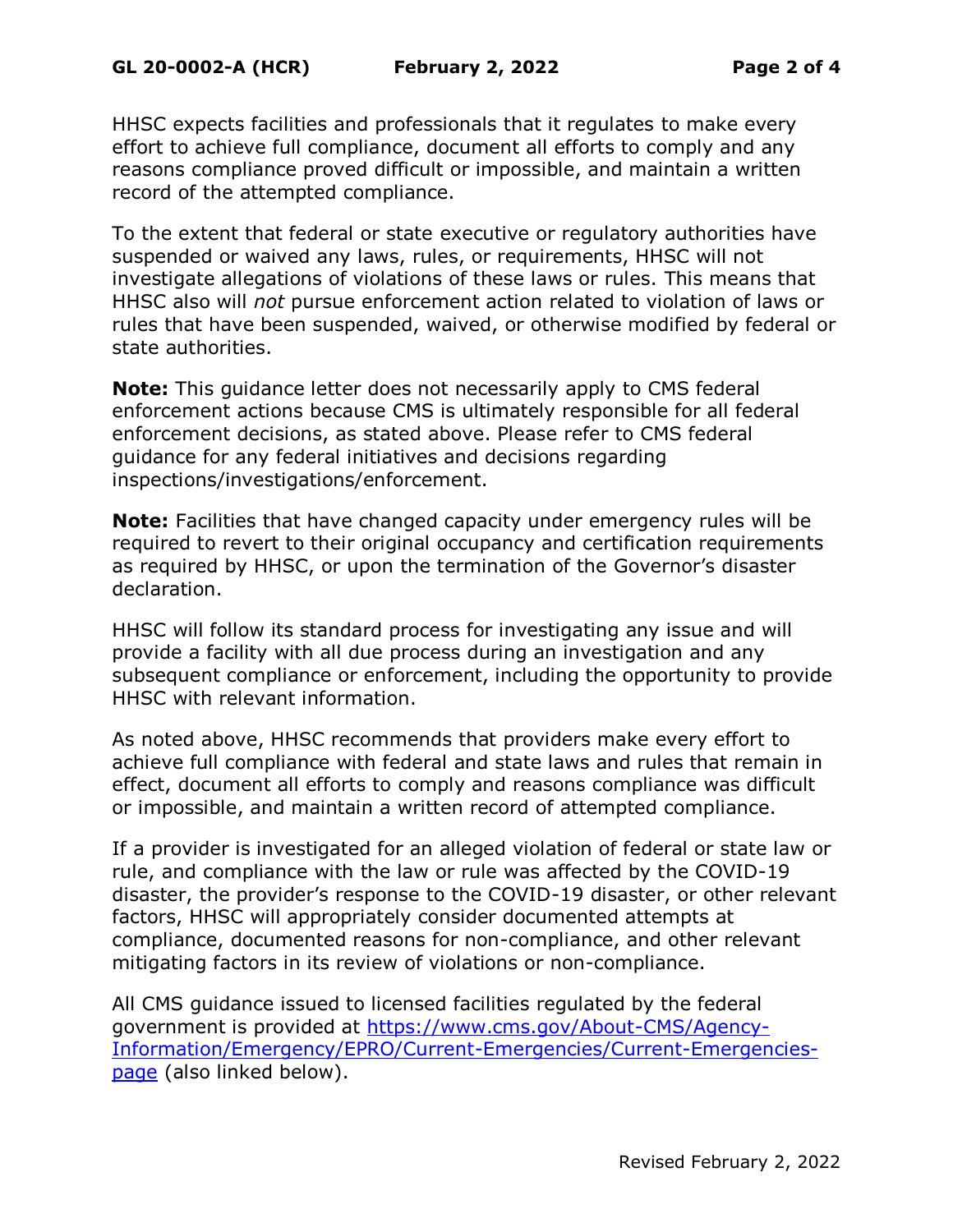#### **3.0 Background/History**

On March 13th, 2020, Governor Greg Abbott issued a proclamation declaring a state of disaster for all counties in Texas. Since then, HHSC requested the Office of the Governor to suspend certain regulatory requirements and adopted several emergency rules in response to the state of disaster declared in Texas and the United States of America relating to COVID-19. The COVID-19 disaster has affected all aspects of provider operations for an extended period, resulting in numerous questions from providers about how HHSC plans to establish and enforce regulatory compliance during the disaster period.

# **4.0 Resources**

State and federal regulatory waivers, suspensions, guidance, and modifications can be found below:

- View CMS Waivers and Recommendations at: [https://www.cms.gov/About-CMS/Agency-](https://www.cms.gov/About-CMS/Agency-Information/Emergency/EPRO/Current-Emergencies/Current-Emergencies-page)[Information/Emergency/EPRO/Current-Emergencies/Current-](https://www.cms.gov/About-CMS/Agency-Information/Emergency/EPRO/Current-Emergencies/Current-Emergencies-page)[Emergencies-page.](https://www.cms.gov/About-CMS/Agency-Information/Emergency/EPRO/Current-Emergencies/Current-Emergencies-page)
- View COVID-19 guidance and resources from the Substance Abuse and Mental Health Services Administration (SAMHSA) at: [https://www.samhsa.gov/coronavirus.](https://www.samhsa.gov/coronavirus)
- View Medication-Assisted Treatment guidance and resources from SAMHSA at: [https://www.samhsa.gov/medication-assisted-treatment.](https://www.samhsa.gov/medication-assisted-treatment)
- View COVID-19 guidance from Association for the Treatment of Opioid Dependence at: [http://www.aatod.org/advocacy/policy](http://www.aatod.org/advocacy/policy-statements/covid-19-aatods-guidance-for-otps)[statements/covid-19-aatods-guidance-for-otps.](http://www.aatod.org/advocacy/policy-statements/covid-19-aatods-guidance-for-otps)
- View COVID-19 guidance and resources from the Drug Enforcement Administration's (DEA's) Diversion Control Division at: [https://www.deadiversion.usdoj.gov/coronavirus.html.](https://www.deadiversion.usdoj.gov/coronavirus.html)
- View COVID-19 guidance and resources from the Centers for Disease Control and Prevention (CDC) at: [https://www.cdc.gov/coronavirus/2019-nCoV/index.html.](https://www.cdc.gov/coronavirus/2019-nCoV/index.html)
- View the Texas Department of State Health Services (DSHS) "Coronavirus Disease 2019 (COVID-19)" web page at: [https://www.dshs.texas.gov/coronavirus/.](https://www.dshs.texas.gov/coronavirus/)